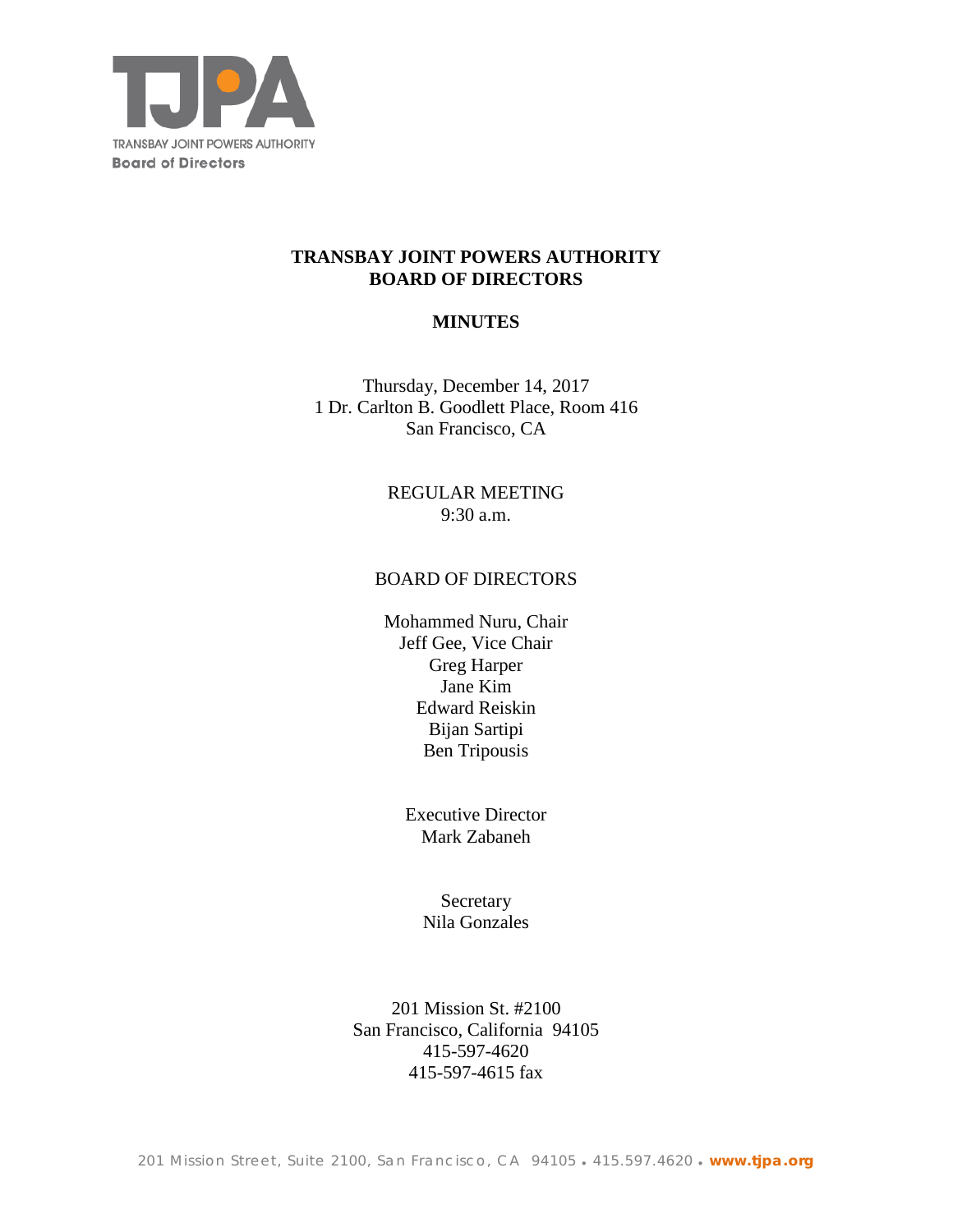### 9:30 – REGULAR MEETING

### ORDER OF BUSINESS

### 1. Call to Order

Chair Nuru called the meeting to order at 9:35 a.m.

## 2. Roll Call

Present: Greg Harper Jane Kim *(arrived during item 3)* Ed Reiskin Ben Tripousis Jeff Gee Mohammed Nuru

Absent: Bijan Sartipi

## 3. Communications

Chair Nuru took a moment to honor Mayor Lee due to his recent sudden passing and noted he was a champion of the Transbay project and his support to advance Phase 2.

4. Board of Director's New and Old Business

None.

## 5. Executive Director's Report

- Retail Leasing Update
- Quarterly Financial Reports

Executive Director Zabaneh expressed condolences, on behalf of the TJPA, to Mayor Lee's family and the City & County of San Francisco. He stated Mayor Lee was a great leader of San Francisco and a champion of the Transbay Program who would be deeply missed. He also welcomed newly appointed Board member Ben Tripousis. Following up on the Board's prior direction to request the Cost Review Committee (CRC) allow the use of City Financing to fund Tenant Improvements (TIs), he reported that the CRC was agreeable to using \$25 million of City Financing towards Base Building Improvements and Tenant Allowances and the CRC will consider, at their next meeting, whether to approve the use of City Financing for all or a portion of the remaining \$10 million that is needed for TIs. He then reported on the status of Community Facility District bond sales which resulted in \$149 million and completed the plan to fully fund Phase 1. He further reported that bus testing for AC Transit and Muni took place on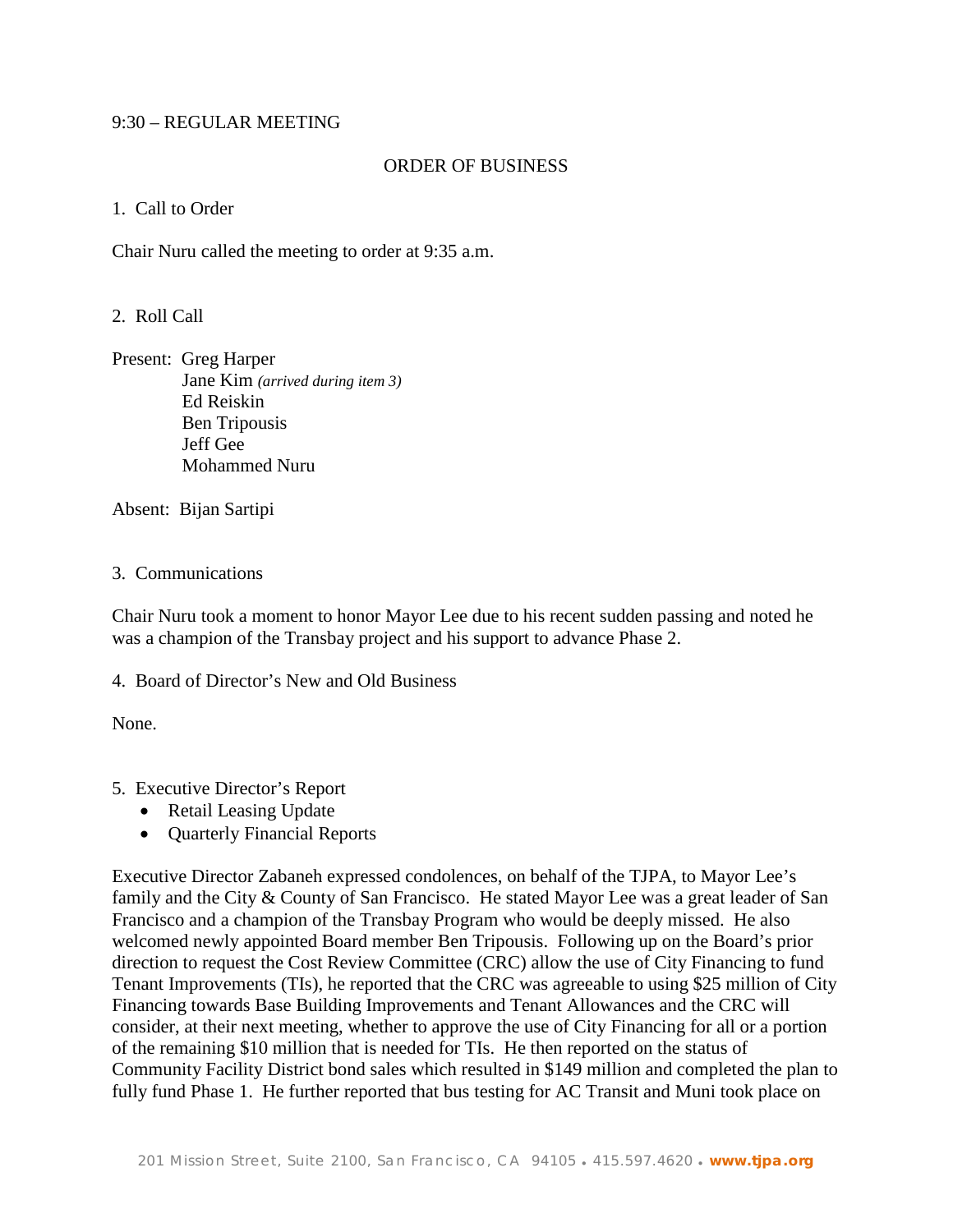December 6-7, 2017 and that the Muni #5 Fulton will start service at the new Transit Center Bus Plaza on December 26, 2017. He also reported that, in preparation of opening the new Transit Center, coordination has been underway with the Department of Homelessness and Supportive Housing, San Francisco Police Department, and the East Cut Community Benefit District on developing a comprehensive plan to best manage homelessness in the Transit Center and neighborhood and a panel discussion with these entities was held at the last TJPA Citizens Advisory Committee meeting. In regard to Phase 2, he provided an update to his prior month's report on the TJPA's application for the Transit and Inner City Rail Capital Program (TIRCP). Further reporting on Phase 2, he provided the status of the Supplemental Environmental Impact Statement/Environmental Impact Report (SEIS/EIR) and stated TJPA has been working with the San Francisco Planning Department to address their concerns. Consensus has been reached on how to address their comments in the SEIS/EIR and the Final SEIS/EIR, which incorporates their comments, has been submitted to the Federal Transit Administration (FTA) for approval. He noted that if FTA approval is granted in time, the Final SEIS/EIR could be presented to the TJPA Board in January and once approved, it would best position the TJPA to receive TIRCP funding for the application that will be submitted on January 12, 2018.

Martha Velez, TJPA Facility Manager, presented the Retail Leasing Update. Director Reiskin inquired on how the information reflects how well the process is going in terms of interest and Erica Elliott, Colliers, responded that retailer interest is excellent. Vice Chair Gee concurred with Director Reiskin's comments and also noted that the project schedule states TIs starting on December 1, 2017 so it is important to track where the team is and where the team is headed so that the team is not falling behind.

Sara DeBord, TJPA Chief Financial Officer (CFO), provided the Quarterly Financial Reports.

#### 6. Citizens Advisory Committee (CAC) Update

Bruce Agid, TJPA CAC Chair, stated the CAC is grateful for Mayor Lee's leadership; they are deeply saddened by his passing and their thoughts and prayers are with his family and friends. He provided comments regarding the Downtown Rail Extension (DTX) and the San Francisco Planning Department's Railyard Alternatives and I-280 Boulevard (RAB) study. He stated that a recommendation on the DTX alignment was anticipated by mid to late October with a decision possible by year end. He further stated that several weeks ago the RAB project team stated the decision was delayed until sometime after the first of the New Year. He noted appreciation for the communication but expressed concerns of losing momentum, ramping up/down a project team, difficulties setting expectations for timelines, milestones, and a forecast of when trains will bring passengers to the center, difficulty obtaining funding opportunities, increasing extent of future operations and maintenance funding challenges, and increasing project costs due to overall escalation over time. He expressed concerns on the presentation the CAC received regarding the potential homeless population which could be attracted to the center. He noted that protocol is developed and funded for the levels of security inside the center, but their concern is the lack of a specific protocol and funding for outside resources and the plan outside the center appears to be more reactive. The CAC will debrief on the presentation at their January meeting. He also stated the CAC was disappointed that the construction substantial completion date has been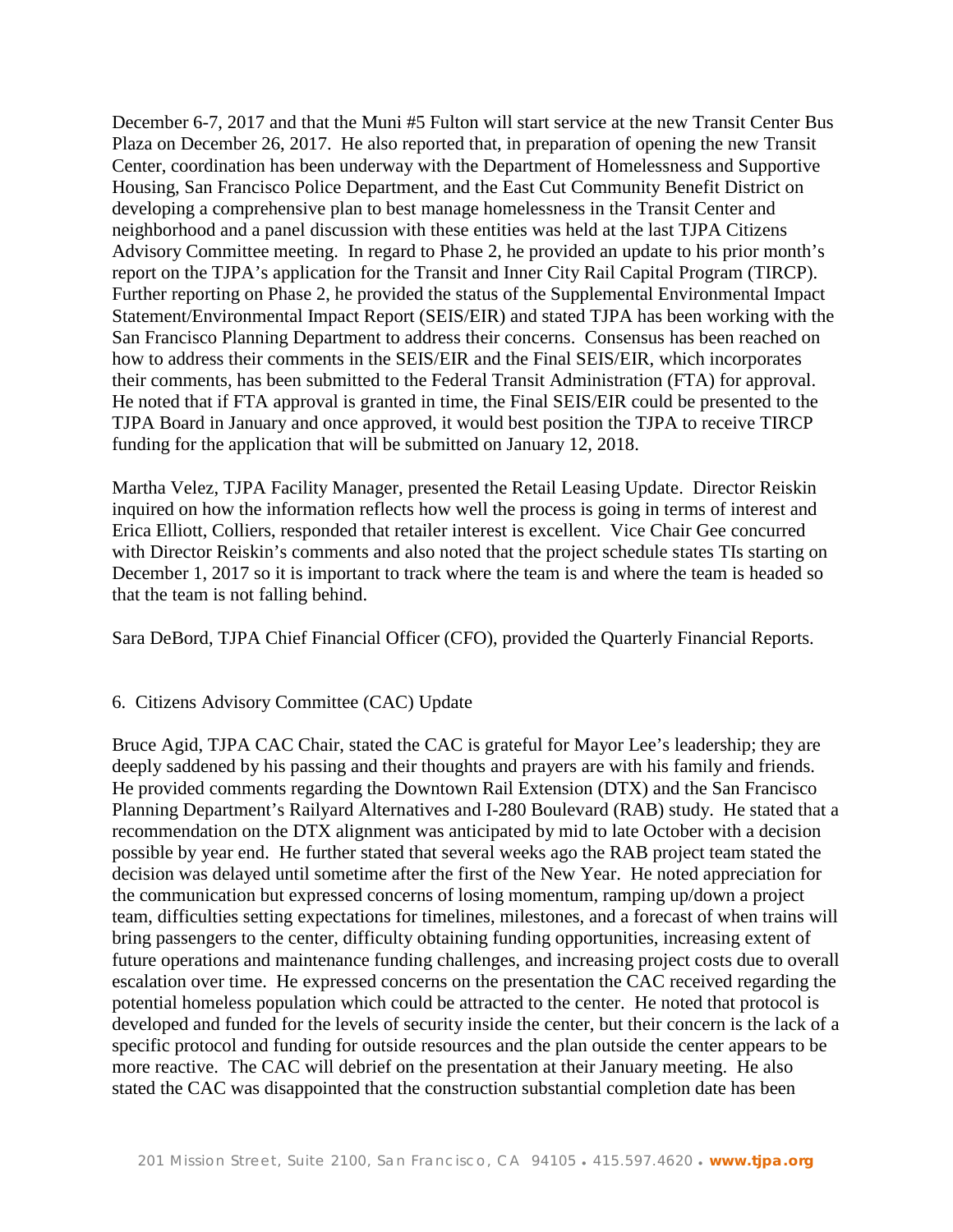delayed to April but they were pleased to hear that the scheduling issue could be resolved. Due to the complexity of remaining work, the level of risk is high so the CAC suggested, for the highest risk areas, an additional level of detail along with forecasted improvements resulting from implementation of mitigation measures be added in the schedule. Other items that will be presented to the CAC in the coming months are the public relations/communications plan for the opening of the center, AC Transit's cutover readiness, and retail activation.

Chair Nuru thanked Mr. Agid for his report and confirmed Executive Director Zabaneh would handle any follow up as necessary.

## 7. Public Comment

Members of the public may address the Authority on matters that are within the Authority's jurisdiction and are not on today's calendar.

None.

# THE FOLLOWING MATTERS BEFORE THE TRANSBAY JOINT POWERS AUTHORITY ARE RECOMMENDED FOR ACTION AS STATED BY THE EXECUTIVE DIRECTOR OR THE CHAIR.

## CONSENT CALENDAR

8. All matters listed hereunder constitute a Consent Calendar, are considered to be routine by the Transbay Joint Powers Authority, and will be acted upon by a single vote. There will be no separate discussion of these items unless a member of the Board or the public so requests, in which event the matter shall be removed from the Consent Calendar and considered as a separate item.

- (8.1) Approving the Minutes of the November 9, 2017 meeting.
- (8.2) Authorizing the Executive Director to execute amendments to extend the terms of the agreement with the artist Julie Olcott (Chang) to June 30, 2018, and the artists James Carpenter and Ned Kahn to September 30, 2018.

## RESOLUTION 17-046

(8.3) Authorizing the Executive Director to execute an amendment to extend the Agreement for a Web-Based Labor Compliance System with Elation Systems, Inc. through June 30, 2018 for no additional compensation at this time, with an option remaining to extend the agreement for an additional six months.

## RESOLUTION 17-047

No public comment.

On motion to approve the Consent Calendar:

## ADOPTED: AYES – Harper, Kim, Reiskin, Tripousis, Gee and Nuru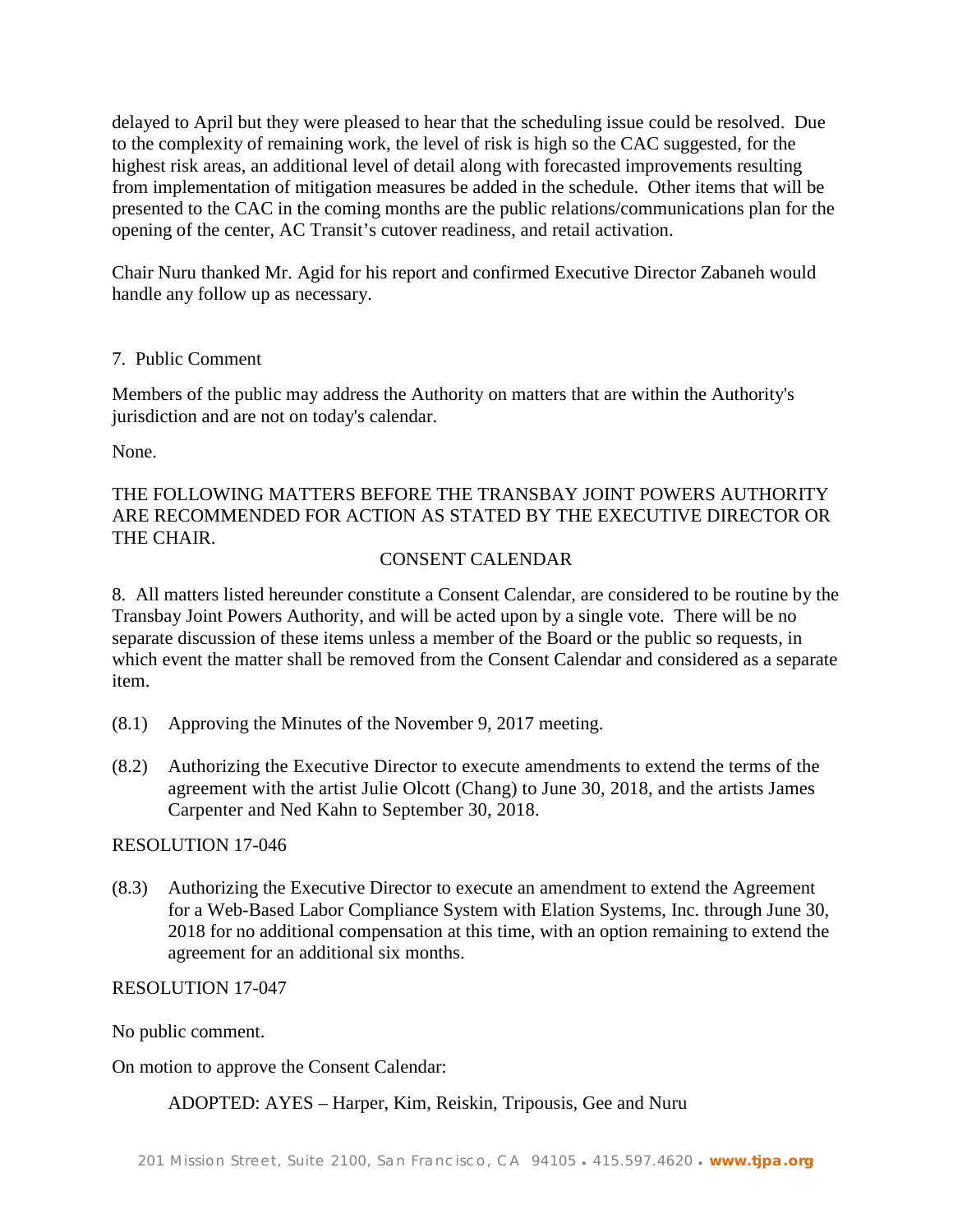## REGULAR CALENDAR

9. Presentation of the audited Financial Report for the fiscal year ended June 30, 2017 and the Report to the Board of Directors.

Sara DeBord, TJPA CFO, reported that the TJPA again received an unqualified opinion which is the highest opinion that could be achieved and she introduced Ahmed Gharaibeh of Vavrinek, Trine, Day & Company who presented the item and noted that they issued a clean opinion and there are no exceptions and no weaknesses.

#### 10. Construction Update.

Dennis Turchon, TJPA Senior Construction Manager, and Ron Alameida, Director of Design and Construction, presented the update and summoned for Jes Pedersen of Webcor/Obayashi, Construction Manager/General Contractor, to report on the schedule mitigation plan.

Director Reiskin asked Mr. Pedersen's opinion to get back to March for substantial completion and Mr. Pedersen replied that April is the earliest. Chair Nuru queried when Webcor would provide the keys to TJPA but Mr. Pedersen explained why he was unable to commit to a date. Chair Nuru advised Mr. Pedersen to do everything possible to complete the work and reiterated the Board's prior offers of assistance. Vice Chair Gee inquired on what Mr. Pedersen was doing to prevent further slippage and he replied that Webcor has added Rosendin Electric to augment the work delayed by their subcontractor Fisk. Chair Nuru stated the importance of figuring out the issues and ensuring there is no more slippage. Executive Director Zabaneh urged Mr. Pedersen to complete the work because full bus operations will begin in June.

11. Facility Readiness Update.

Martha Velez, TJPA Facility Manager, and Sidonie Sansom, TJPA Chief Security Officer, presented the item.

Director Harper stated he would talk to his counsel to move the bus deck subleases along and Director Reiskin agreed to do so as well.

Director Reiskin suggested the inside of the center should be made not to feel like a construction zone while awaiting permanent retail and Ms. Velez indicated that the park will be activated and the pop-up retail will be in place.

Director Tripousis requested clarification that it is not TJPA but the tenant driving timing as it relates to getting prospective tenants into spaces to do their TIs and Ms. Velez confirmed.

Vice Chair Gee reminded the team to not forget the importance of the customer and neighborhood experience.